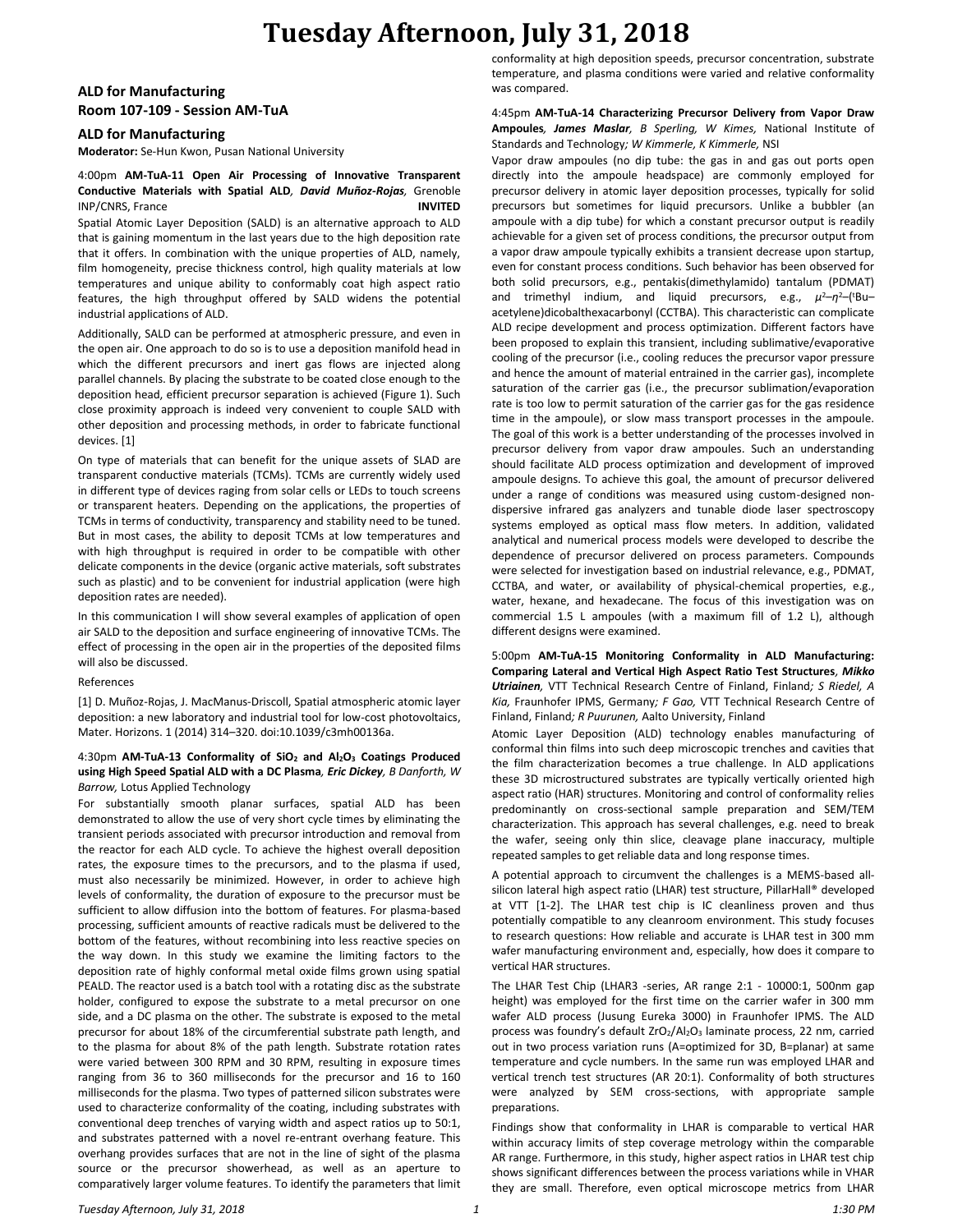## **Tuesday Afternoon, July 31, 2018**

provides fast relative insight to the process variations and can be utilized in monitoring. LHAR enables also access to gain more detailed compositional information on the trench wall e.g. by ToF-SIMS, which is under examination and a topic of further studies.

#### REFERENCES

[1] Gao et al., J. Vac. Sci. Technol. A, 33 (2015) 010601.

[2] Puurunen et al., AF-SuA15, ALD 2017, Denver, USA.

5:15pm **AM-TuA-16 A Remote Plasma Spectroscopy Based Method for Monitoring of Atomic Layer Deposition Processes***, Joseph Brindley, B Daniel, V Bellido-Gonzalez,* Gencoa Ltd, UK*; O Zabeida, L Martinu,*  Polytechnique Montreal, Canada*; R Potter, B Peek,* University of Liverpool, UK

Atomic layer deposition (ALD) is an exciting emerging technology in the deposition of many functional thin films. Effective monitoring of individual gas concentrations during the ALD processes offer a unique insight into the process behaviour as well as being an important step in the eventual widespread industrialisation of the ALD technique.

Conventional quadrupole residual gas analysers have difficulty monitoring ALD processes due to the high process pressures and the presence of contaminating hydrocarbons contained within many ALD precursors. For these reasons monitoring of precursor gas concentrations during the ALD process is rarely undertaken.

An alternative gas sensing technique that operates directly at pressures above 1E<sup>-4</sup> mbar has been built around plasma emission monitoring. This technique involves the generation of a small, remote plasma using an inverted magnetron placed within the ALD vacuum system. Consequently, species that are present within the vacuum become excited in the sensor's plasma, emitting a spectrum of light, which can then be used to identify and monitor the emitting species.

This work will demonstrate that the sensing method is robust when exposed to the ALD processing environment. Photomultiplier and CCD spectroscopy based methods were investigated for analysing the plasma emission. It was found that by synchronising the spectrum acquisition with the precursor injection, it was possible to consistently capture the fast gas dynamics of the ALD process. Sensitivity limitations of the technique are also investigated, in particular the effectiveness of plasma emission monitoring in being able to distinguish between similar precursors.

Examples of this sensing technique's practical uses for ALD processes are discussed; this includes detection of contaminants, optimising purge cycle length and monitoring the reaction dynamics in terms of precursor gas consumption.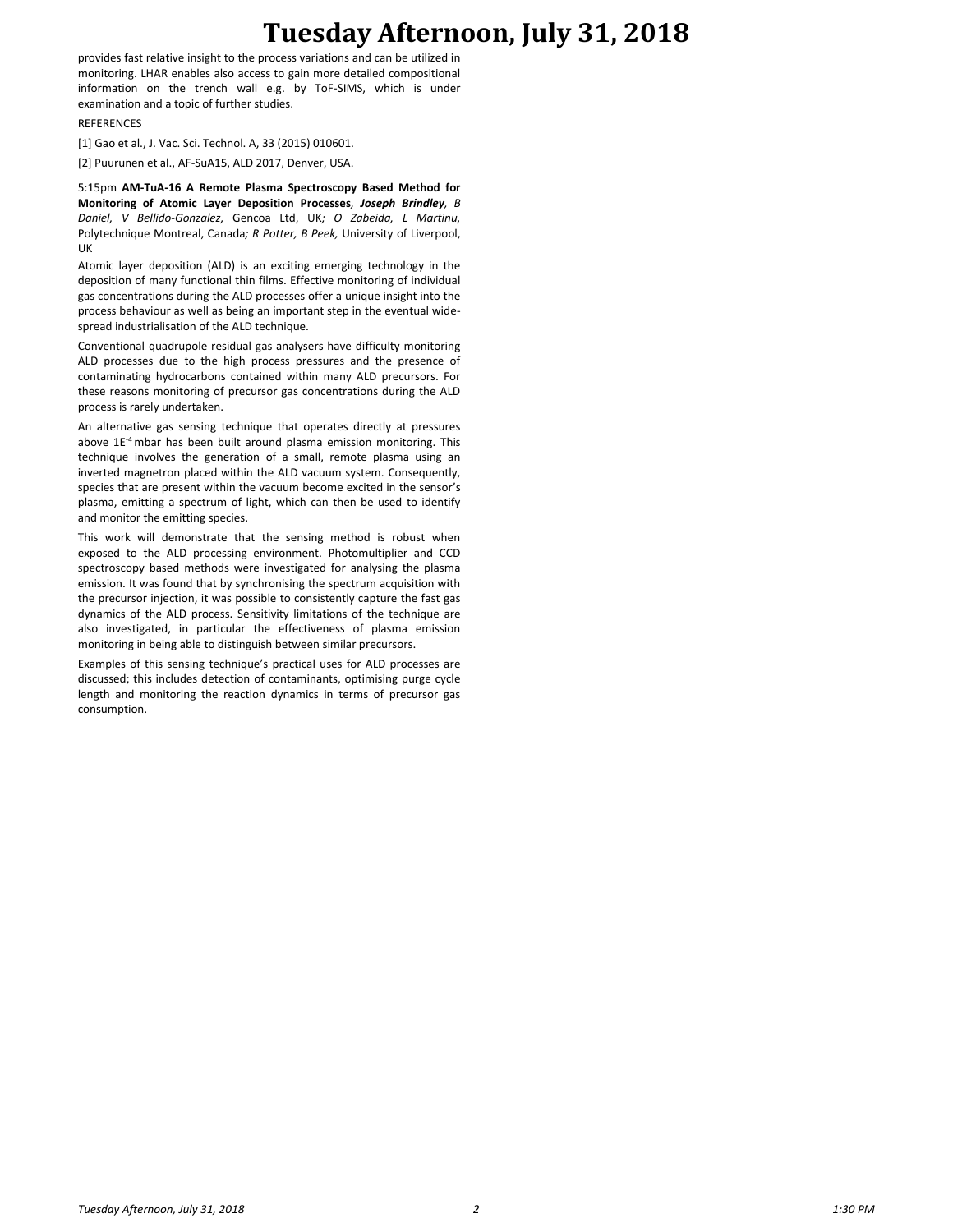# **Tuesday Afternoon Poster Sessions, July 31, 2018**

### **ALD for Manufacturing Room Premier Ballroom - Session AM-TuP**

#### **ALD for Manufacturing Poster Session**

#### **AM-TuP-1 Methods of Precursor Delivery for ALD Process and Studies on Possible By-product Issues Occurred in the Exhaust System and its Solutions***, Ellis Lee, C Lee, S Lee,* CSK, Republic of Korea

As the technology in semiconductor manufacturing develops, device characteristics like the density of the pattern and the aspect ratio are changing and according to the change in trends, many changes in the methods for thin films deposition are being required. Especially methods like the ALD(Atomic Layer Deposition) or the PE(Plasma Enhanced) ALD that are able to have more detailed process control are in demand. In order to improve the electrical characteristics of the device as well as the deposition method, various types of precursors used in the ALD method and new precursors are currently being actively pursued.

Currently, liquid precursors used in the ALD method are being used in various mass production processes. For example, TEOS is used in the gap fill, DIPAS is used in the multi patterning, ATARP is used for Low-K process

Generally, the overall concept of the ADL production tool that uses liquid precursors uses the PDS(Precursor Delivery System) to deliver precursors to enhance its tool reliability

The PDS, a liquid precursor delivery system for ALD processes, can be divided into two different types. This is divided according to the vapor Pressure trend of the precursor.

If there are residuals of precursor in the inner side of the tube where the precursor is being delivered, when air flows in, a chemical reaction easily occurs and these reactions will eventually be sources that arouse particles and contamination. Therefore, after all the precursor is used up and the before exchanging the empty canister, the inner sides of the tube must be cleaned due to air exposure.

If it's a precursor that relatively has high vapor pressure trend, the tube can be cleaned with using just inert gas such as Ar or N2. However, if it's a precursor that relatively has low vapor pressure trend, a purge gas and a solvent like N-Hexane will be needed to fully clean the inner sides of the tube.

The excess residuals of the precursor that do not participate in the process after it is flowed into the chamber will be exhausted out through the pump and abatement. During the exhaust process, not only the precursor but also the reactant gas will be exhausted out of the system but through this, various by-products from the reactant of the main precursor occurs in exhaust system.

These various by-products are the main causes for decreasing the up-time of the ALD tool. However, at Edwards, we hold a great history on precursors and the PDS and also, we manufacture pumps and abatement systems of the exhaust system which allowed us to hold various experiences with expected issues regarding by-products that occur in semiconductor process.

#### **\* Keywords: ALD, Precursor Delivery System**

**AM-TuP-2 High Purity Hydrazine Delivery System for Low Temperature Thermal ALD of Silicon Nitride***, J Spiegelman, Daniel Alvarez, K Andachi,*  RASIRC; A Lucero, A Kondusamy, S Hwang, X Meng, H Kim, J Kim, University of Texas at Dallas

The demand for faster, smaller and more energy efficient logic devices plus higher density, higher speed and increased reliability for advanced memory devices has led to challenges in Semiconductor device manufacturing. Novel metal materials, 3D architecture and increasing HAR structures are being used to address these challenges, placing additional constraints on film deposition methods. CVD and ALD of SiN is used in several applications including gates spacers, etch stops, liners, encapsulation layers and passivation layers.[1] Recently PEALD of SiN is taking on an increasingly important role due to new temperature constraints of <400C. However several challenges remain on HAR and 3D structures in applications where plasma approaches may not meet conformality requirements. Also, thermal ALD with NH3 may not be feasible due to the high temperature requirement (>500C) of these reactions.[2]

Our approach involves development and use of a novel hydrazine delivery system for thermal ALD of SiN at <400C. A hydrazine delivery system was developed to provide a stable flow of ultra-dry hydrazine gas from a liquid source in a sealed vaporizer. The liquid source combines anhydrous hydrazine and a proprietary solvent that acts as a stabilizer. The solvent is highly non-volatile. High purity hydrazine gas is generated in-situ and delivered to the deposition chamber but the solvent remains in the vaporizer. Testing confirms that hydrazine vapor pressure is maintained at levels viable for ALD (12-14 torr) even in the presence of the solvent. Oxygen contamination has plagued previous hydrazine studies. This study demonstrates high purity hydrazine delivery at <800ppb water contamination in gas phase. Delivery system safety and optimization versus conventional hydrazine will be addressed.

A study of silicon nitride deposition was conducted using hexacholorodisilane (HCDS) and hydrazine on a Si-H substrate. A custom thermal ALD reactor was used to deposit films from 250-400°C. Film growth per cycle (GPC) with hydrazine was 0.4-0.5 Å/cycle at 400°C with refractive index of 1.813. Film stoichiometry was confirmed with XPS. SiN films with low impurities were achieved for oxygen (<2%) and chlorine (<1%). Highly uniform films were obtained across a 4-inch wafer for 200 as well as 400 cycles. Results were similar to films deposited using PEALD at 360°C with HCDS and NH3. The presentation will compare film density and wet etch rate results at different temperatures for hydrogen terminated silicon, hydroxyl terminated silicon, and hydrazine treated silicon. Nucleation behavior comparing surface pre-treated hydrazine versus HCDS will also be discussed.

#### **AM-TuP-3 Spatial ALD for Semiconductor Manufacturing - Expanding the Process Space***, David Chu,* Applied Materials

The use of ALD in semiconductor manufacturing has accelerated, growing to nearly a \$1.5B market. A number of the new ALD applications challenge the boundaries of conventional ALD processing, often requiring high quality films at reduced thermal budgets. Spatial ALD extends the process space within which the ALD process is viable for volume manufacturing. This presentation will focus on our spatial ALD solution and its advantages over conventional ALD processes.

#### **AM-TuP-4 RT Atomic Layer Deposition System with a 1 m Size Reactor***, Fumihiko Hirose,* Yamagata University, Japan

Room temperature (RT) atomic layer deposition has been attracting much attention in the field of coating for electronic parts and micro machines since thermal damages to the coating objects are effectively minimized. In the field of the organic electronics, the RT ALD is applicable for producing the gas barrier flexible films. In our laboratory, RT ALDs of various films [1- 3] were developed by using plasma excited humidified Ar[1-3]. Since oxidizing species of O and OH from the plasma excited humidified Ar are delivered at a distance as long as 1m, we developed a mass production system of RT ALD with a 1m size reactor. For the electronic parts with sizes of ~5 mm, the batch processing of thousands of pieces of parts are possible to be treated at one time. In the conference, we introduce the newly developed 1m size reactor of RT ALD and its application for the anticorrosion coating for the metal parts and gas barrier film production.

#### **AM-TuP-5 High Conductance Precursor Delivery and Control Valves***, Masroor Malik, Y Jiang,* Swagelok

In today's semiconductor chip manufacturing processes, more low pressure precursors, which are often solid source, are being used. Employing these low pressure precursors requires very high chemical conductance and high temperature systems.

In both the Atomic Layer Deposition (ALD) and Atomic Layer Etch (ALE) processes, control valves are used to precisely meter the chemical dosing. Traditionally, springless diaphragm valves offered the best cleanliness and cycle life in these applications. However, the increased molar chemical delivery demand of low pressure processes requires high conductance delivery systems. Springless diaphragm valves designed to operate under these parameters require very large diameter diaphragms that exceed practical space limitations.

Emerging manufacturing techniques are enabling the design of new control valve solutions to handle these challenging chemistries in the production environment while meeting the required cleanliness and cycle life expectations.

In this paper, we will describe the challenges faced, the solutions considered, and the path chosen to best fulfill the needs for high conductance control valves in low pressure precursors.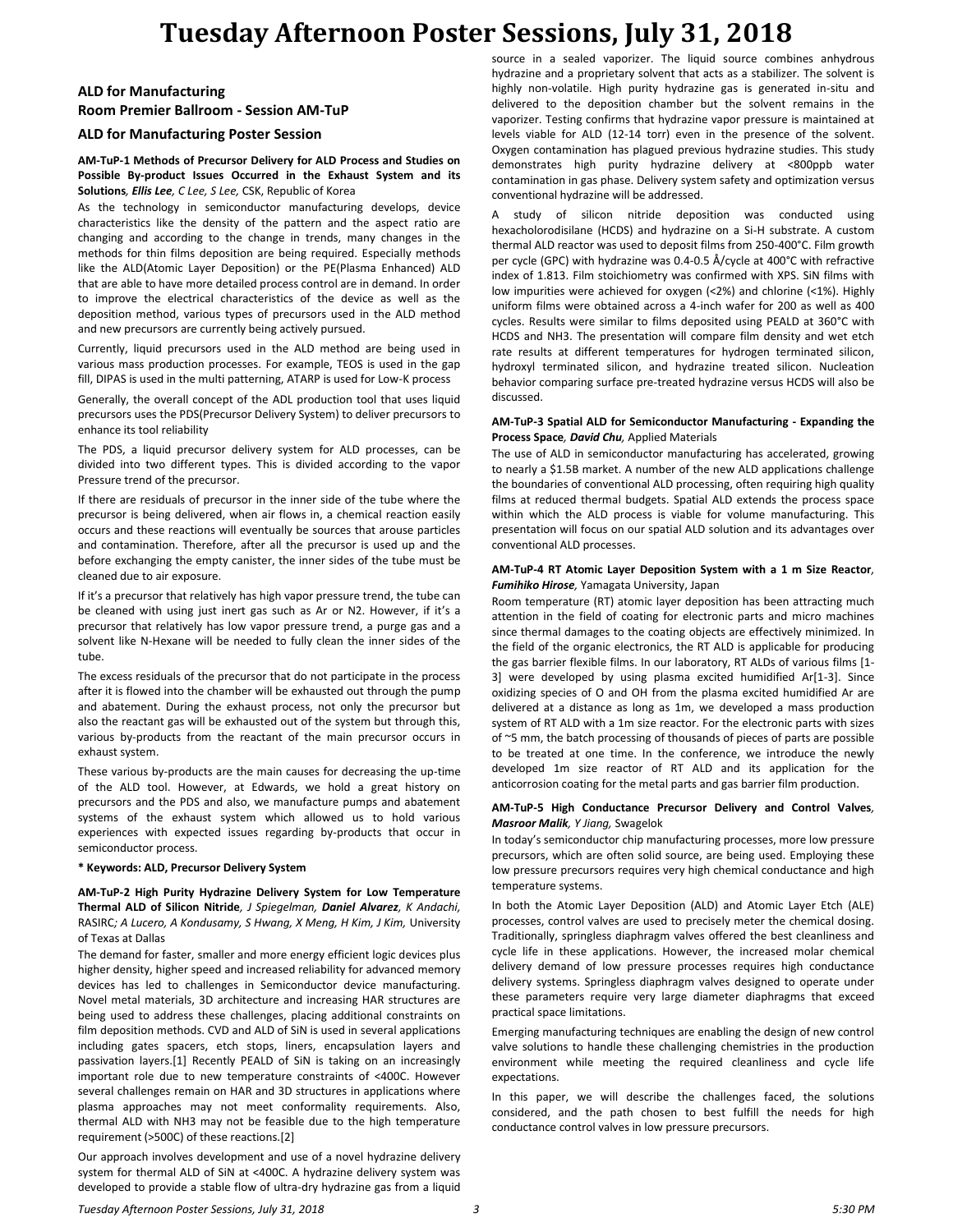## **Tuesday Afternoon Poster Sessions, July 31, 2018**

**AM-TuP-6 Computational Fluid Dynamic Study of Spatial ALD: Mapping the Transition Between Transport, Diffusion, and Reaction Limited Regimes***, Angel Yanguas-Gil, J Elam,* Argonne National Laboratory Spatial ALD provides the advantage of higher throughput compared to conventional ALD by eliminating the need for long purge times. In a recent study, we presented an analytic expression for the saturation curves in spatial ALD in terms of the velocity of the moving substrate, chamber geometry, precursor pressure and input flows, and the surface chemistry.[1]

In this work, we have performed computational fluid dynamic studies of spatial ALD. Momentum, energy, and mass transport equations are solved for a moving surface incorporating both self-limited and non-self limited surface chemistries. The models are solved assuming that ALD precursors are dosed in the presence of a background carrier gas flow. The results show that, at low pressures, the dependence of the surface coverage with the process variables matches extremely well the simple analytic solution. However, with increasing pressure the system reaches a starved, diffusionlimited regime and the validity of the analytic approximation breaks down.

Furthermore, we found that as pressures approached one atmosphere, the flows became unstable, consistent with a transition from laminar flow to a turbulent regime. This transition is not necessarily detrimental for the process: when the timescale of the fluctuations are much smaller than the residence time and the flow becomes fully turbulent, precursor mixing in the chamber is enhanced resulting in a higher effective diffusion.

[1] A. Yanguas-Gil and J. W. Elam, Analytic expressions for atomic layer deposition: Coverage, throughput, and materials utilization in cross-flow, particle coating, and spatial atomic layer deposition, J. Vacuum Sci. Technol. A 32, 031504 (2014).

**AM-TuP-7 Simulation and Measurement of Mass Evaporation Rate of Precursors inside Canister during ALD Process***, Seung-Ho Seo, Y Lee, D Kim, H Shin,* GO Element Co.,Ltd, Republic of Korea*; J Kim, W Lee,* Sejong University, Republic of Korea

The precursor for atomic layer deposition (ALD) should have excellent purity, thermal stability, and high evaporation rate to deposit a high-quality thin film with high productivity. In particular, since the evaporation rate of the precursor affects the growth rate of the thin film, a constant amount of precursor should always be supplied to the ALD reactor. Therefore, it is very desirable to predict the evaporation characteristics of the precursor in the real ALD systems depending on the structure and temperature of the precursor delivery system, including the canister, and the temperature and gas flow rate of carrier gas. In this work, we calculated the evaporation rates of precursors as a function of time using computational fluid dynamics (CFD) method and then compared them with the measured rates. The fundamental physical properties of precursors, such as boiling point, vapor pressures at different temperatures, heat capacity, and viscosity, were obtained by either literature survey or measurements. The turbulence model and the evaporation-condensation model were used to predict the evaporation rates, the distributions of temperature and pressure, and the flow streamlines. The evaporation rates were determined using a measurement system equipped with a real-time level sensor to confirm the calculation results. The results of this work are expected to be used to predict the precursor evaporation characteristics or to design the optimal structure of the canister.

Keywords: Mass evaporation rate measurement, computational fluid dynamics simulation, metalorganic precursor, canister